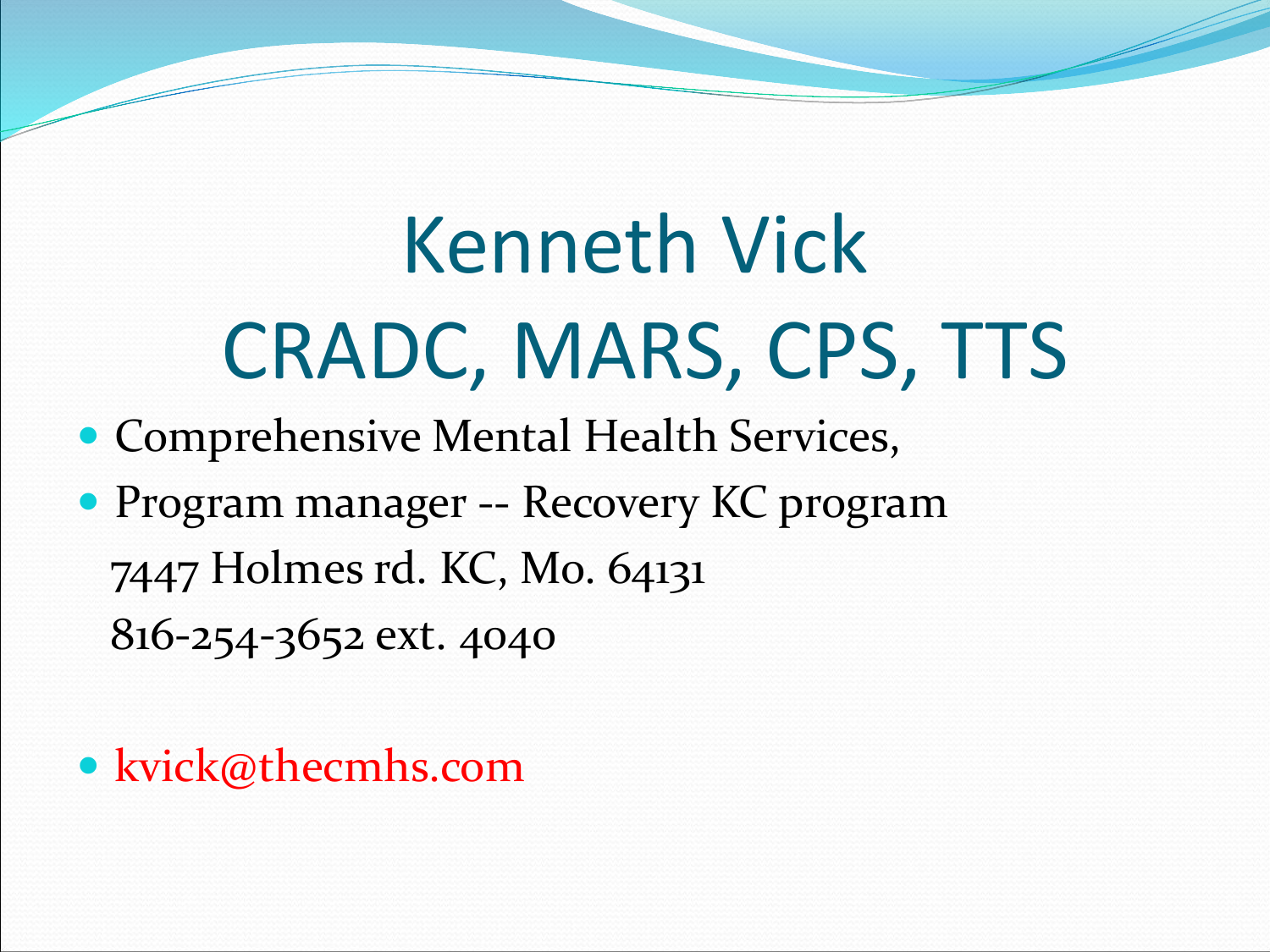#### Please Remember

Don't have sex with any of your clients

 $\overline{\phantom{a}}$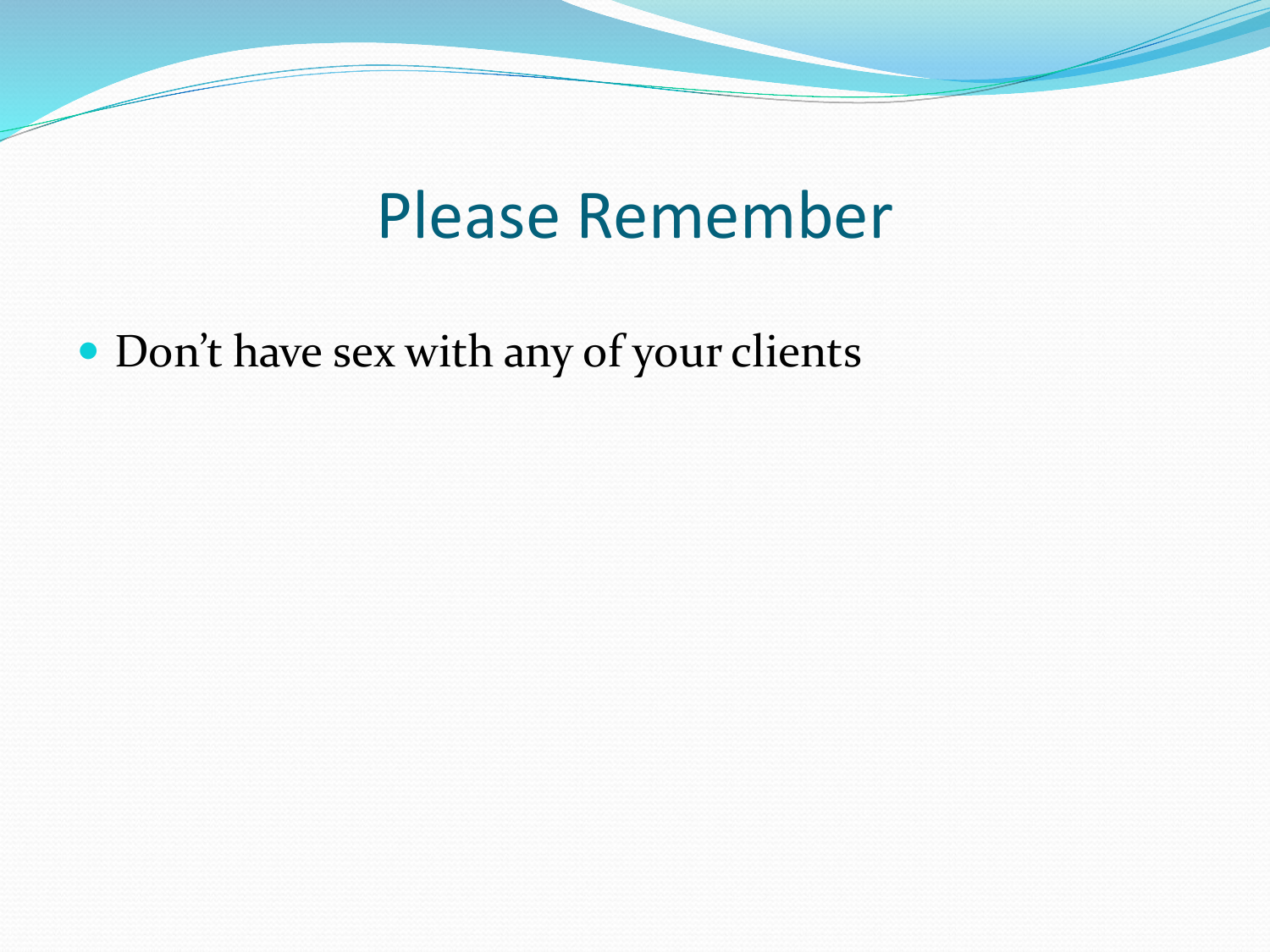#### Who has seen an ethics violation?

## Who has reported someone for an ethics violation?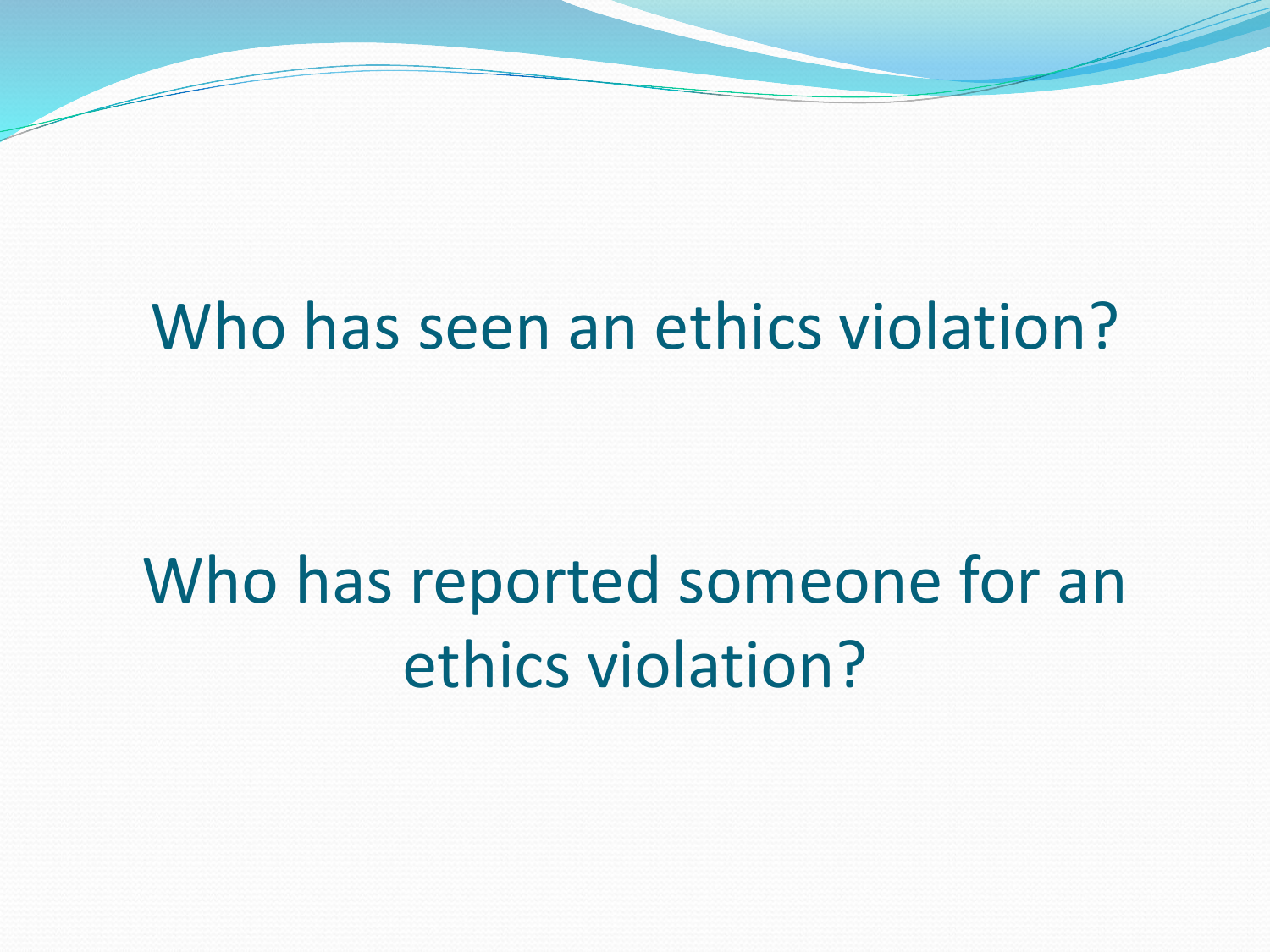

"It doesn't matter that you never got caught!"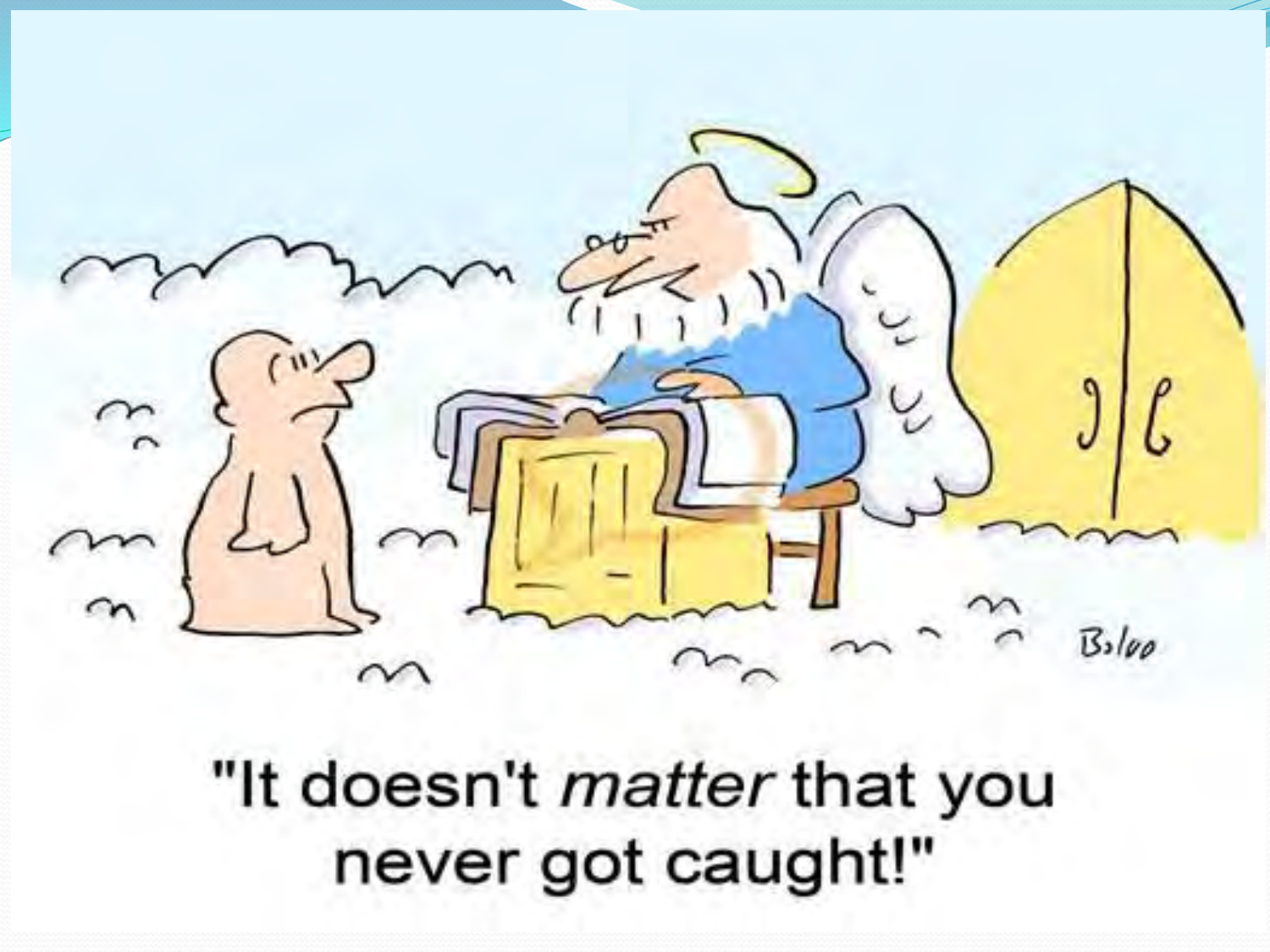## What is ethics?

The word "ethics" is derived from the Greek word *ethos* (character), and from the Latin word *mores* (customs). Together, they combine to define how individuals choose to interact with one another.

How we view the world and make decisions…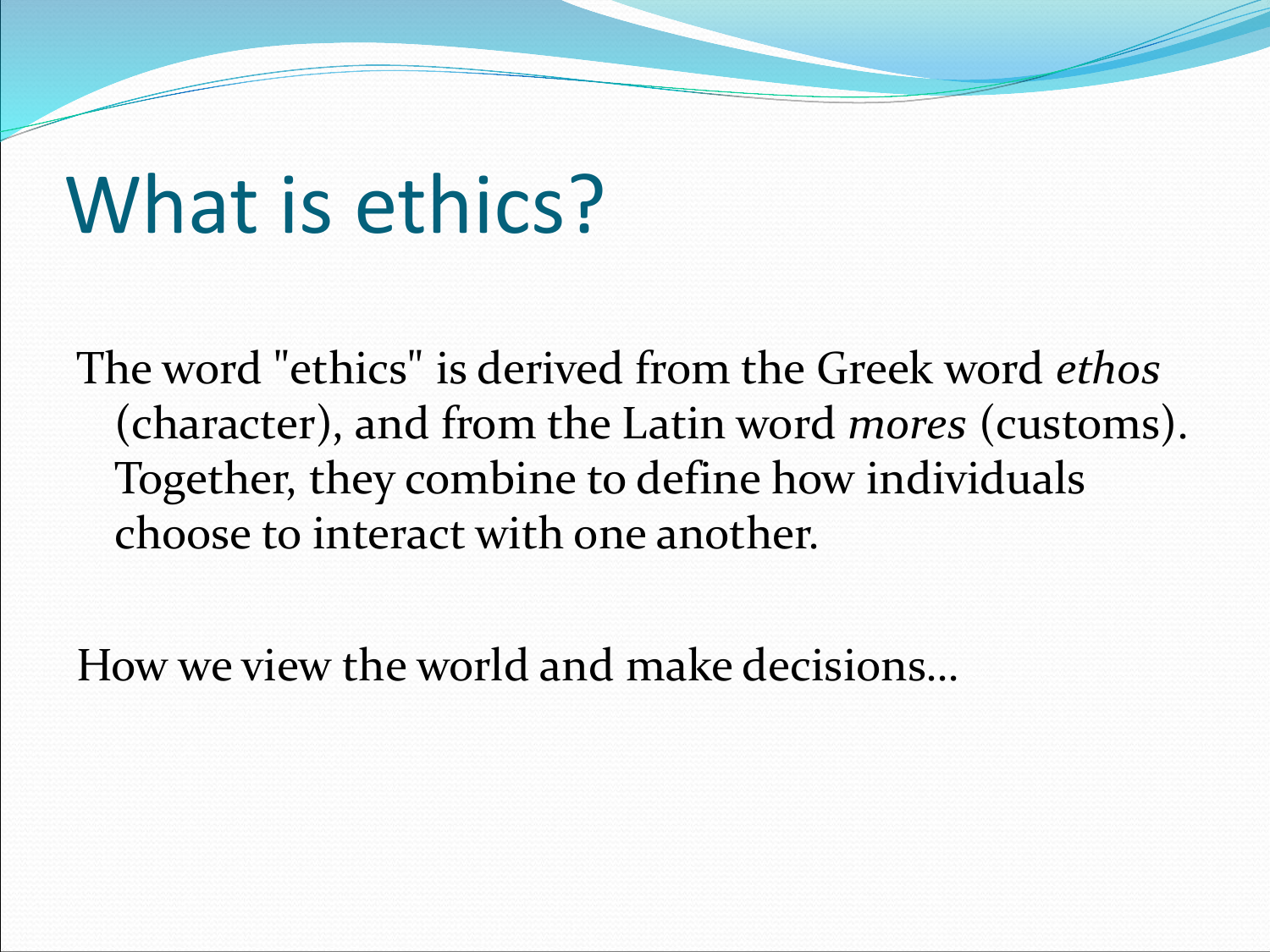## What is ethics?

 The professional guidelines that allow us to practice professionally and within a framework to protect our clients as well as ourselves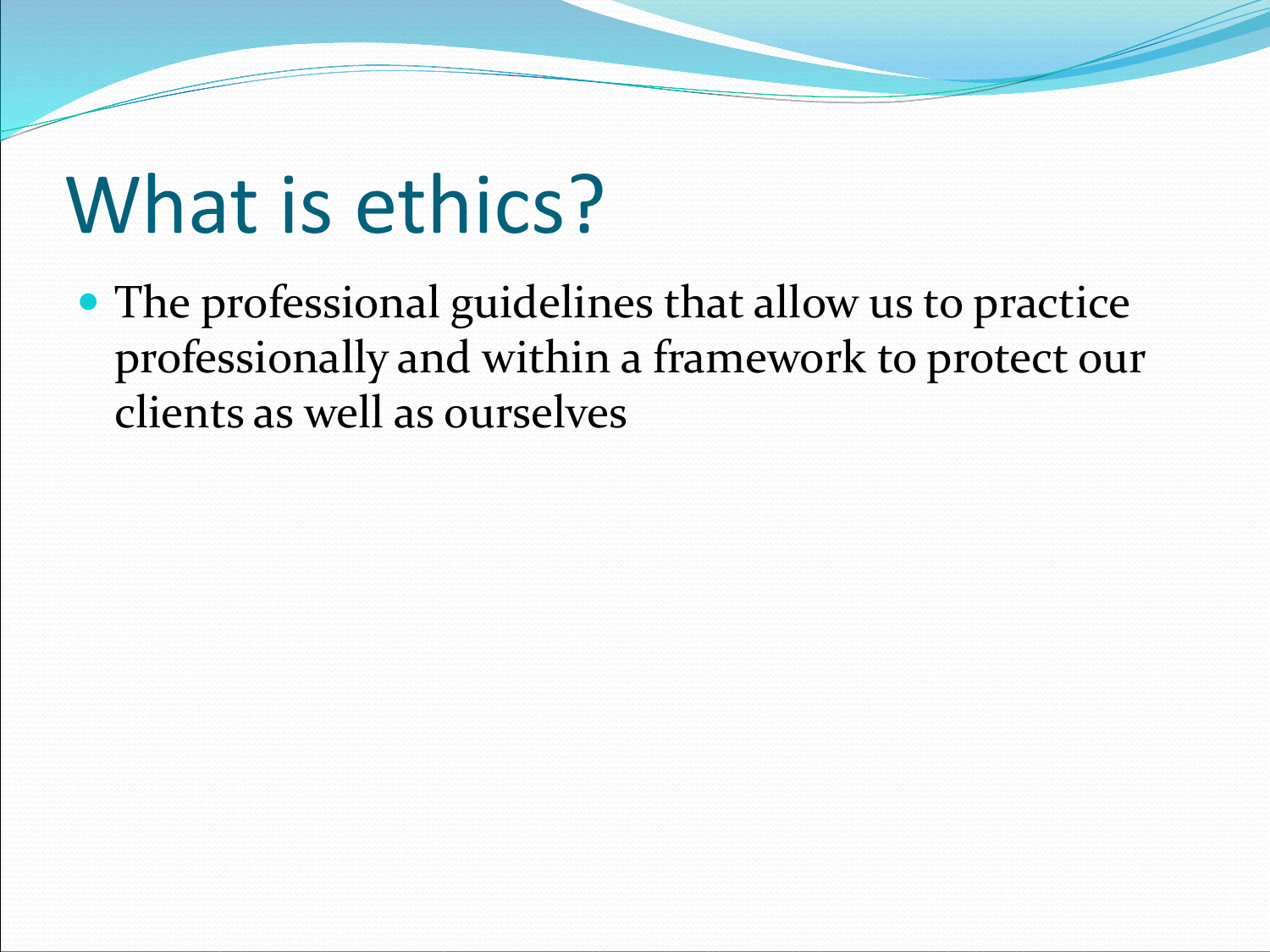#### Professional Ethics

Based on the definition, this would specifically speak to how a professional chooses to interact with a client.

It can also refer to professional to professional interaction, professional to supervisor, professional to referral source…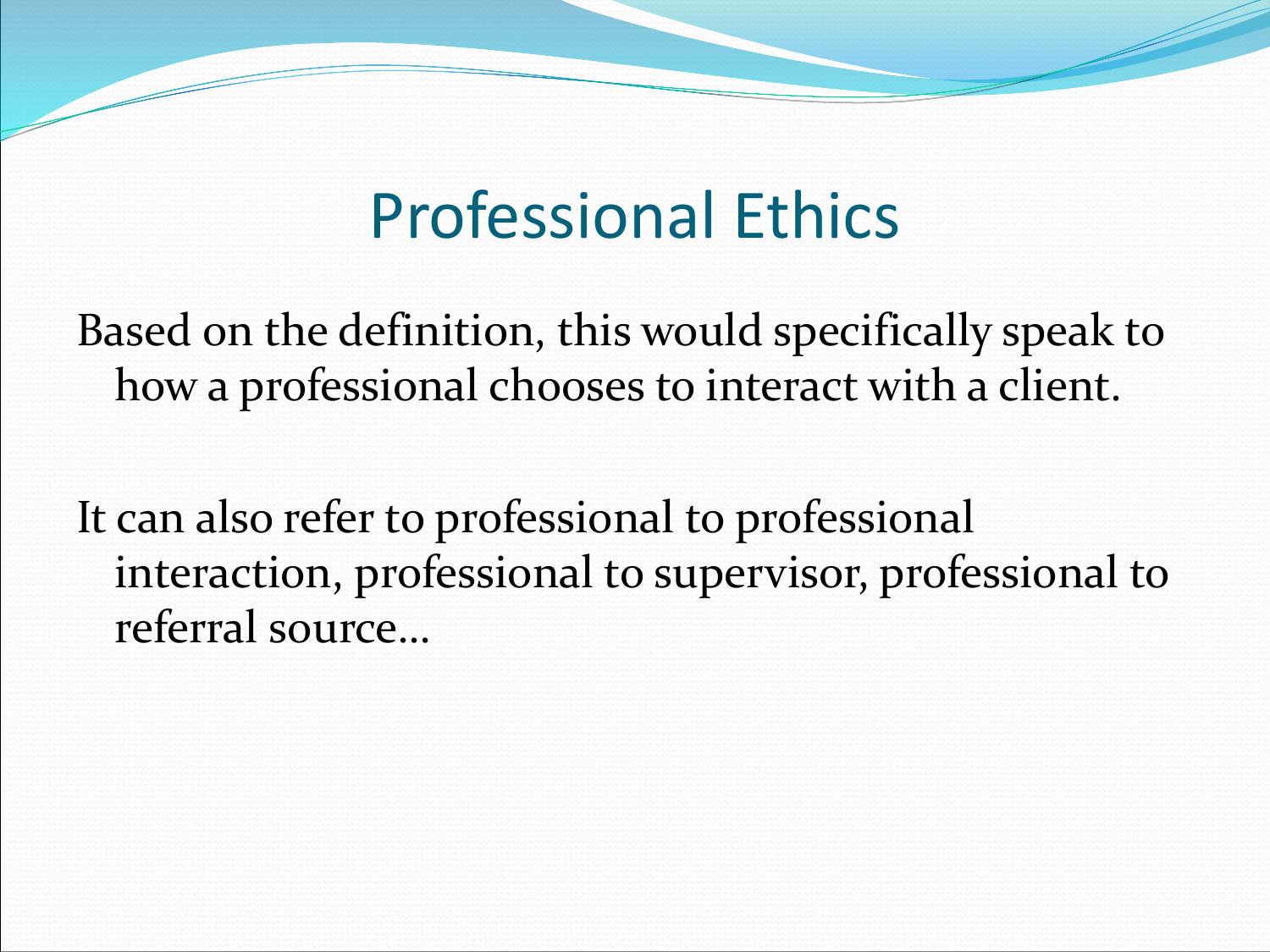### Why Do Professionals Break an Ethics Code?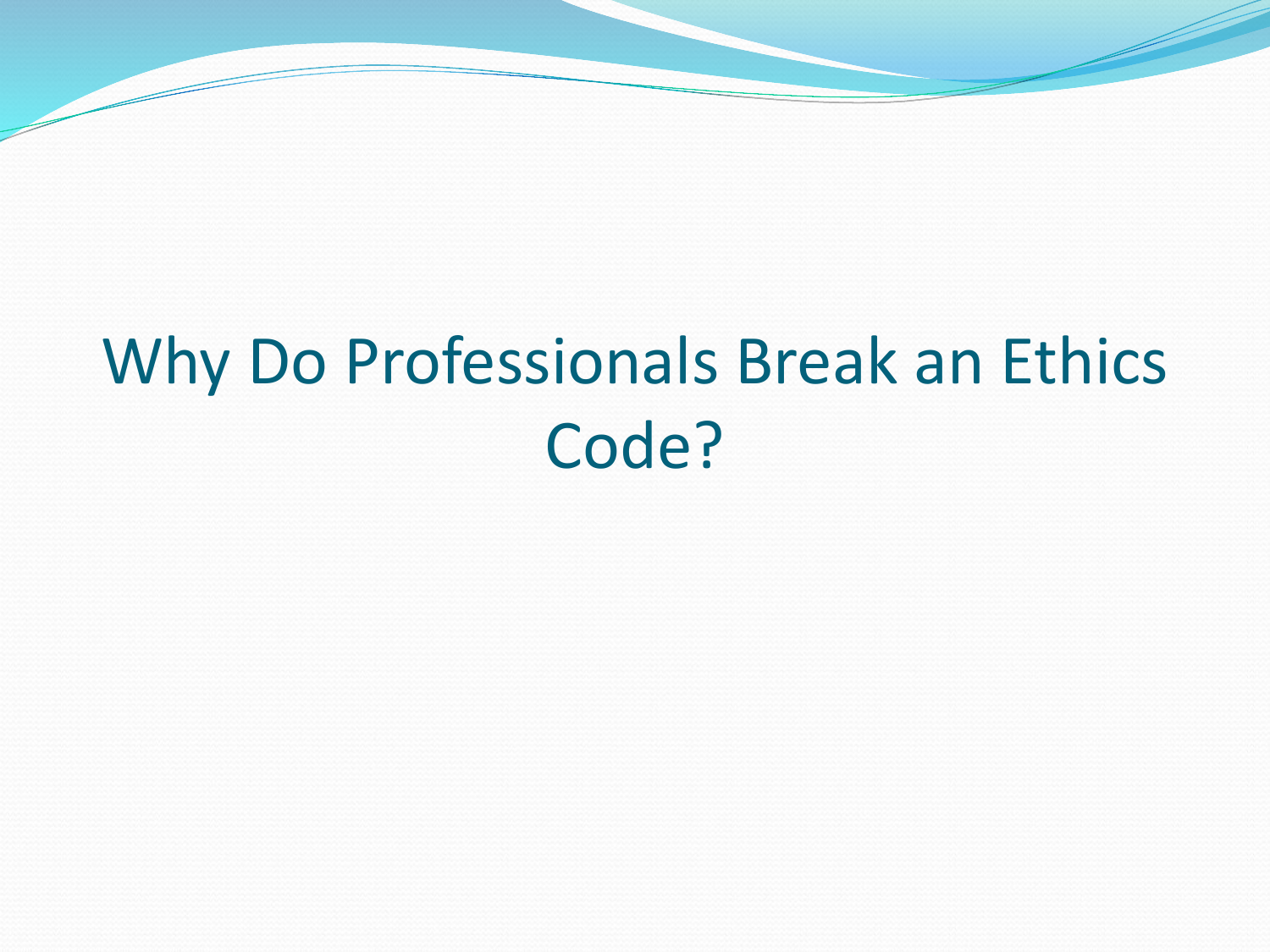

- Professionals don't take care of themselves as well as we would like to think
- We allow stress to interrupt the thinking process
- Unchecked emotions trigger poor judgements
- We get to busy for lunch/breaks… quiet time
- Lack of exercise and good nutrition

*Poor self care leads to poor ethical choices*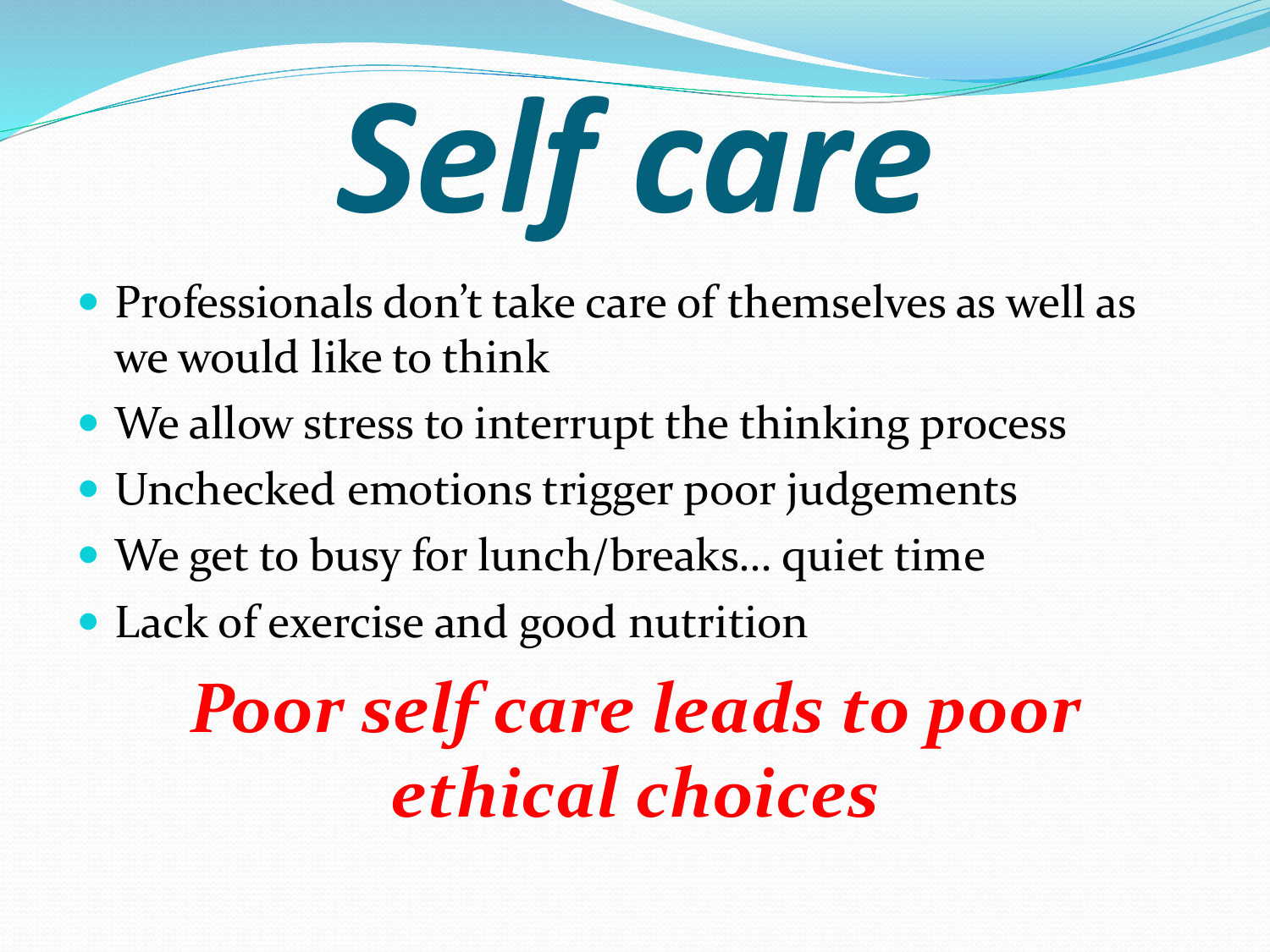**Life Balance Scale:** 

**Decide on 8 life areas to fill in the circle. Here are suggestions:**

- •**Work**
- •**Family**
- •**Social Connections**
- •**Mental/Emotional Health**
- •**Financial Health**
- •**Physical Health**
- •**Spiritual Health**
- •**Community Service**

**Rate each area in satisfaction from 1 to 10 with 1 being in the center and 10 on the outer circle line. Connect each point to see how balanced you are.** 

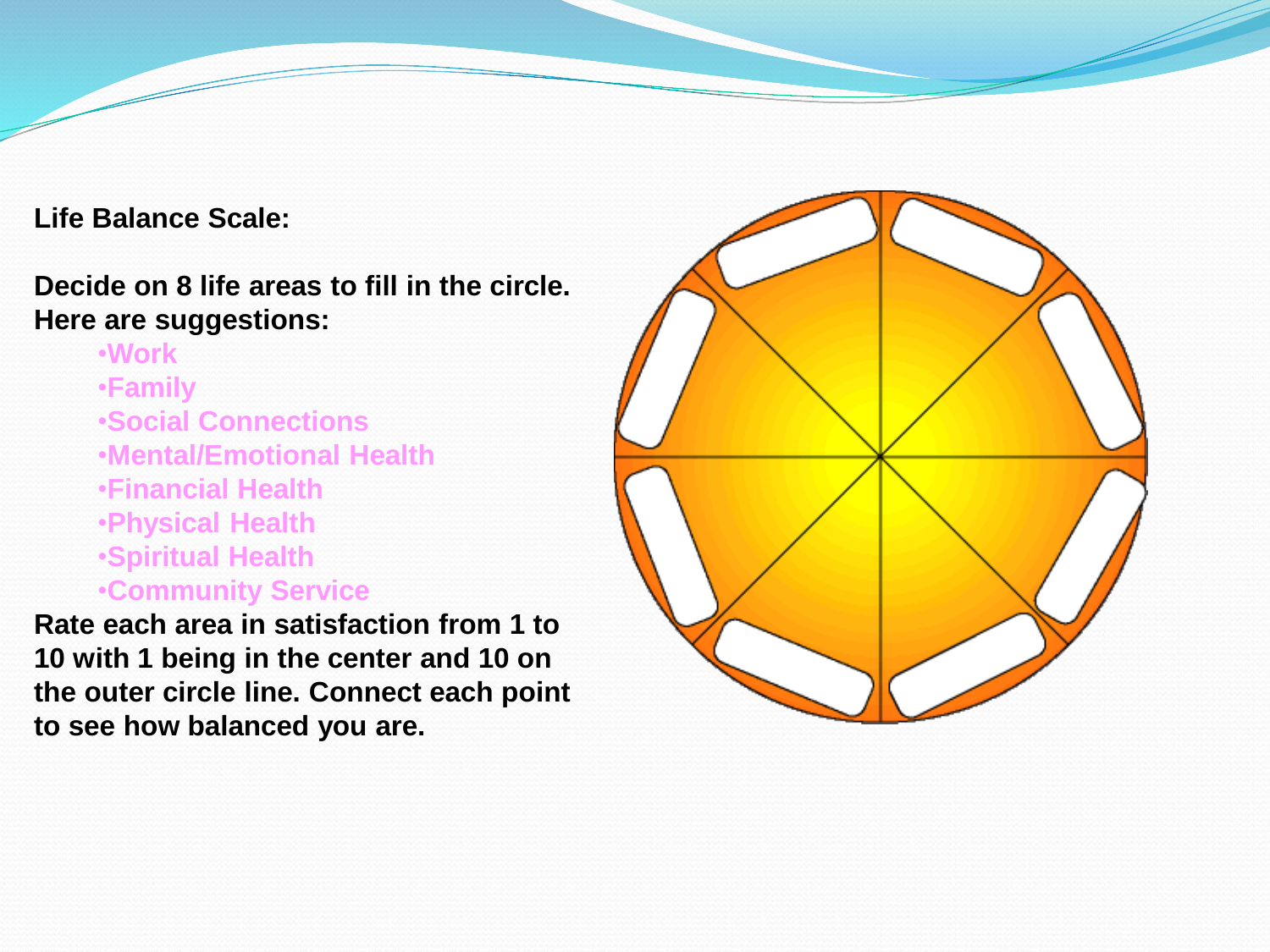#### Boundaries

- 1. Professional boundaries with clients
- 2. Professional boundaries with co-workers
- 3. Professional boundaries with agency
- 4. Personal boundaries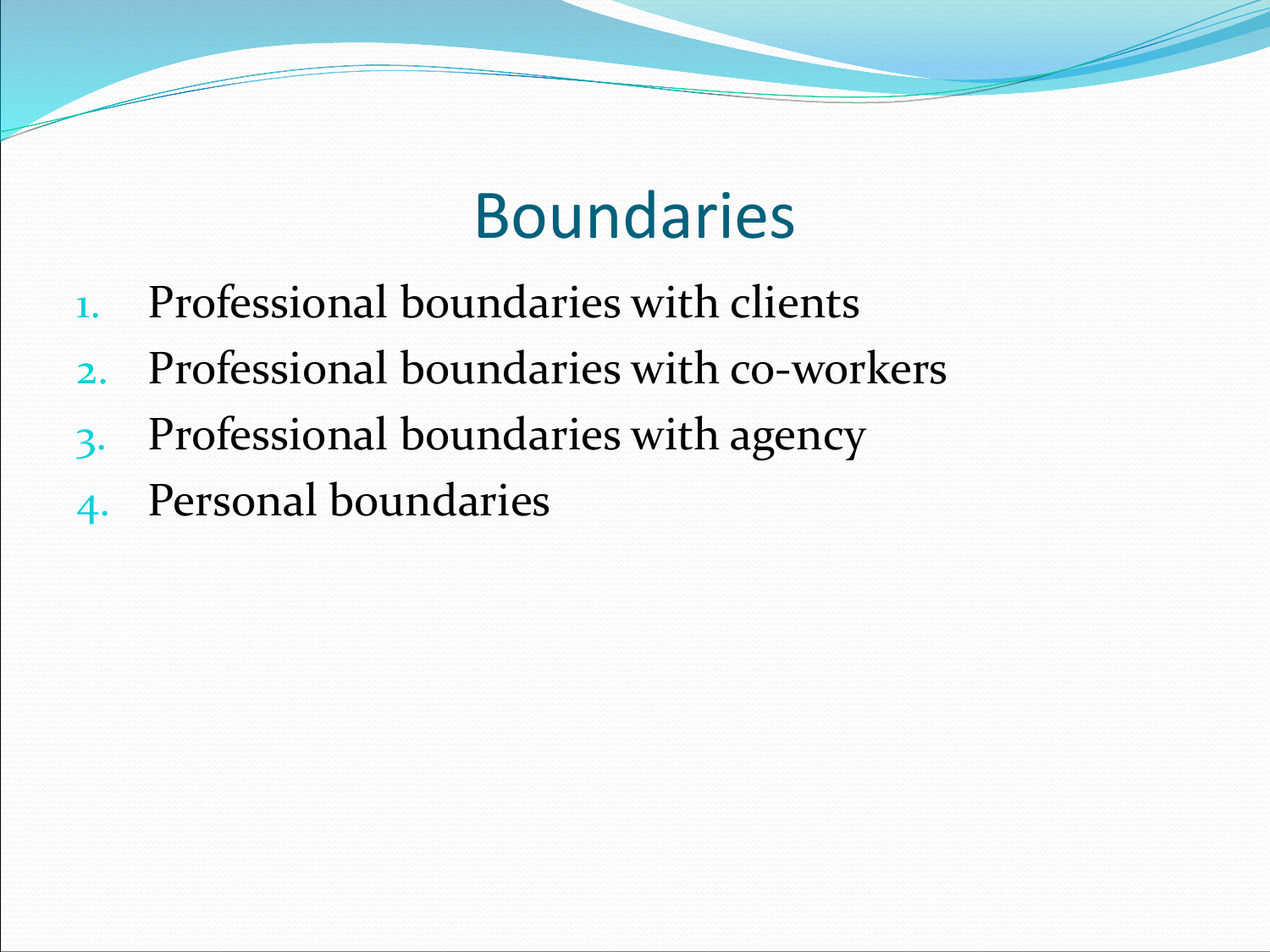### Why Have Boundaries

- 1. Creates an emotional space
- 2. Creates a necessary distance
- 3. Holds professionals accountable
- 4. Prevents client from being hurt



5. We want to shrink the gray space!!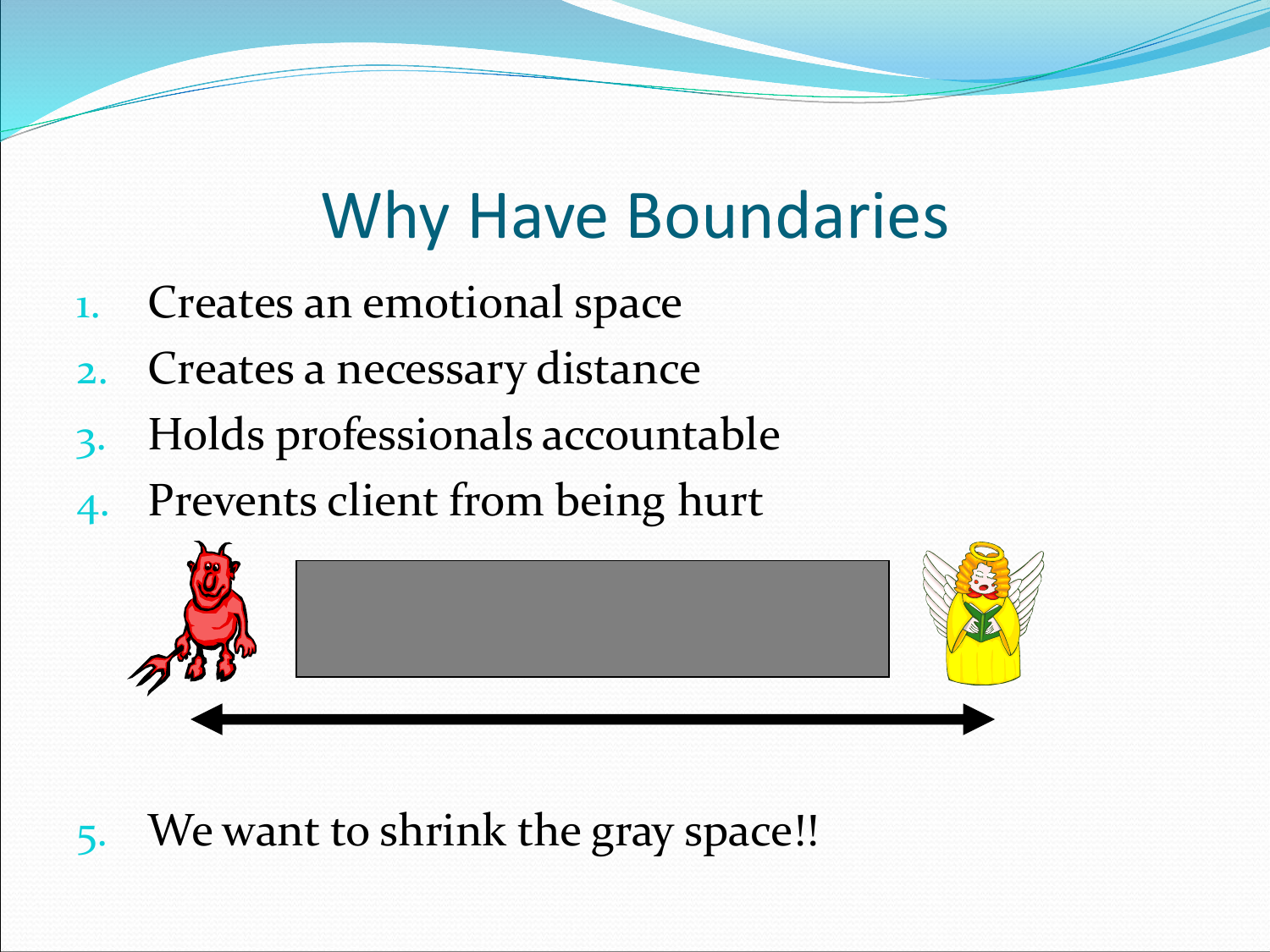### Boundary Setting Guidelines

- 1. Give clients choices
- 2. Collaborate with staff and clients
- 3. Set boundaries immediately and clearly communicate them
- 4. Avoid threats and don't make false promises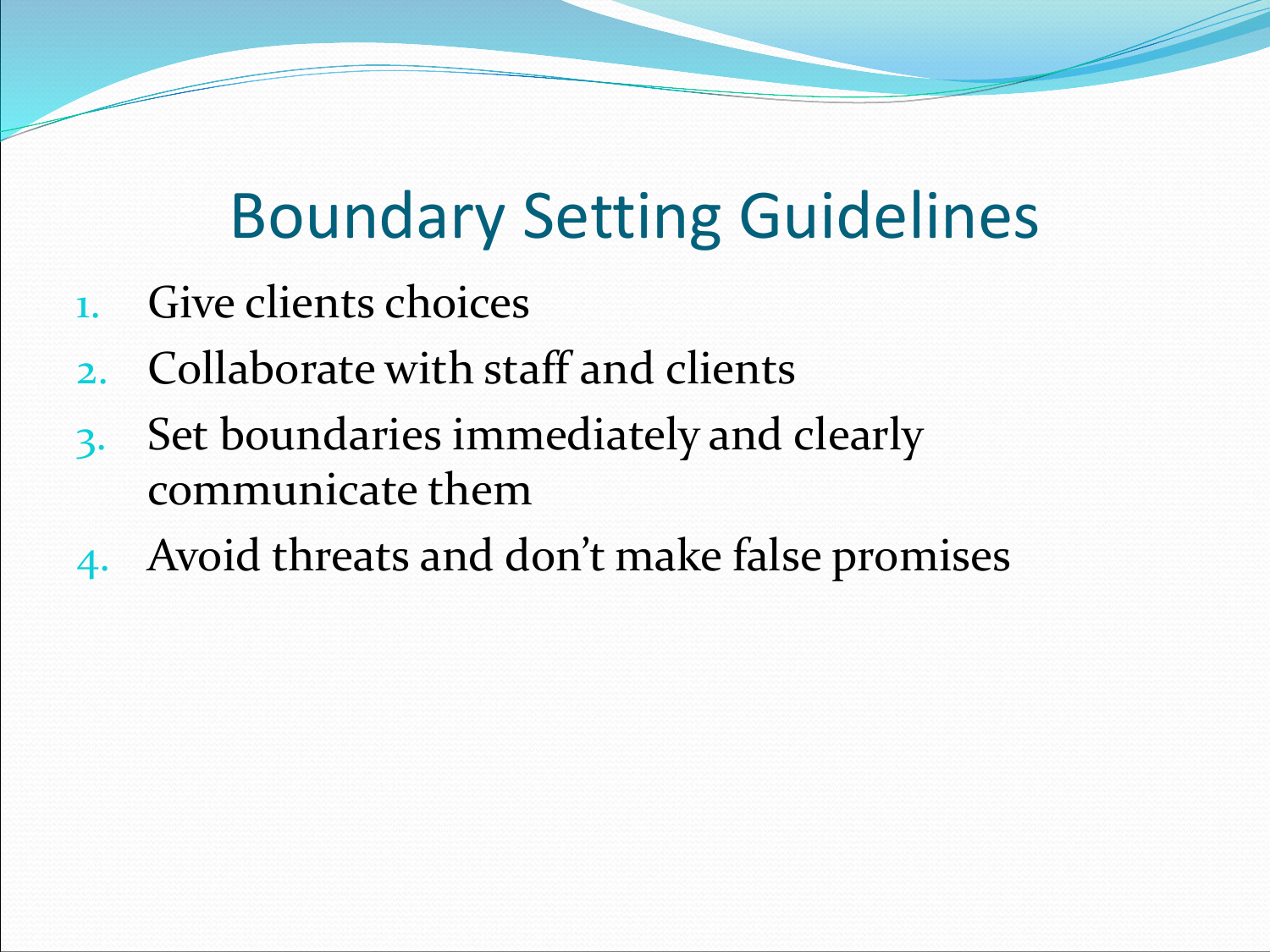#### Role Model

It is always the professional's responsibility to set the boundaries.

### **Be a role model of appropriate behavior.**

Make sure you have a role model/mentor/supervisor